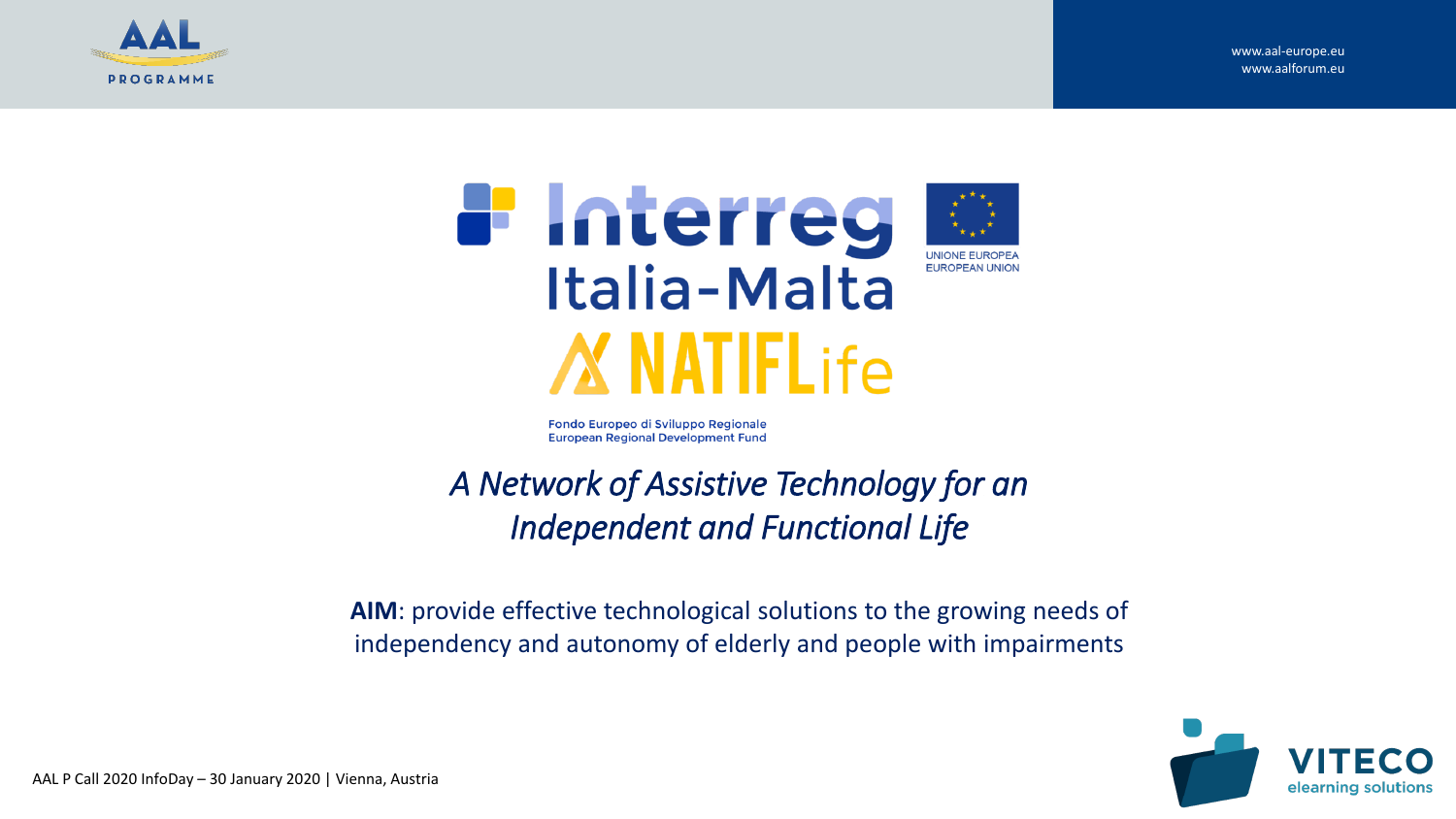

www.aal-europe.eu www.aalforum.eu

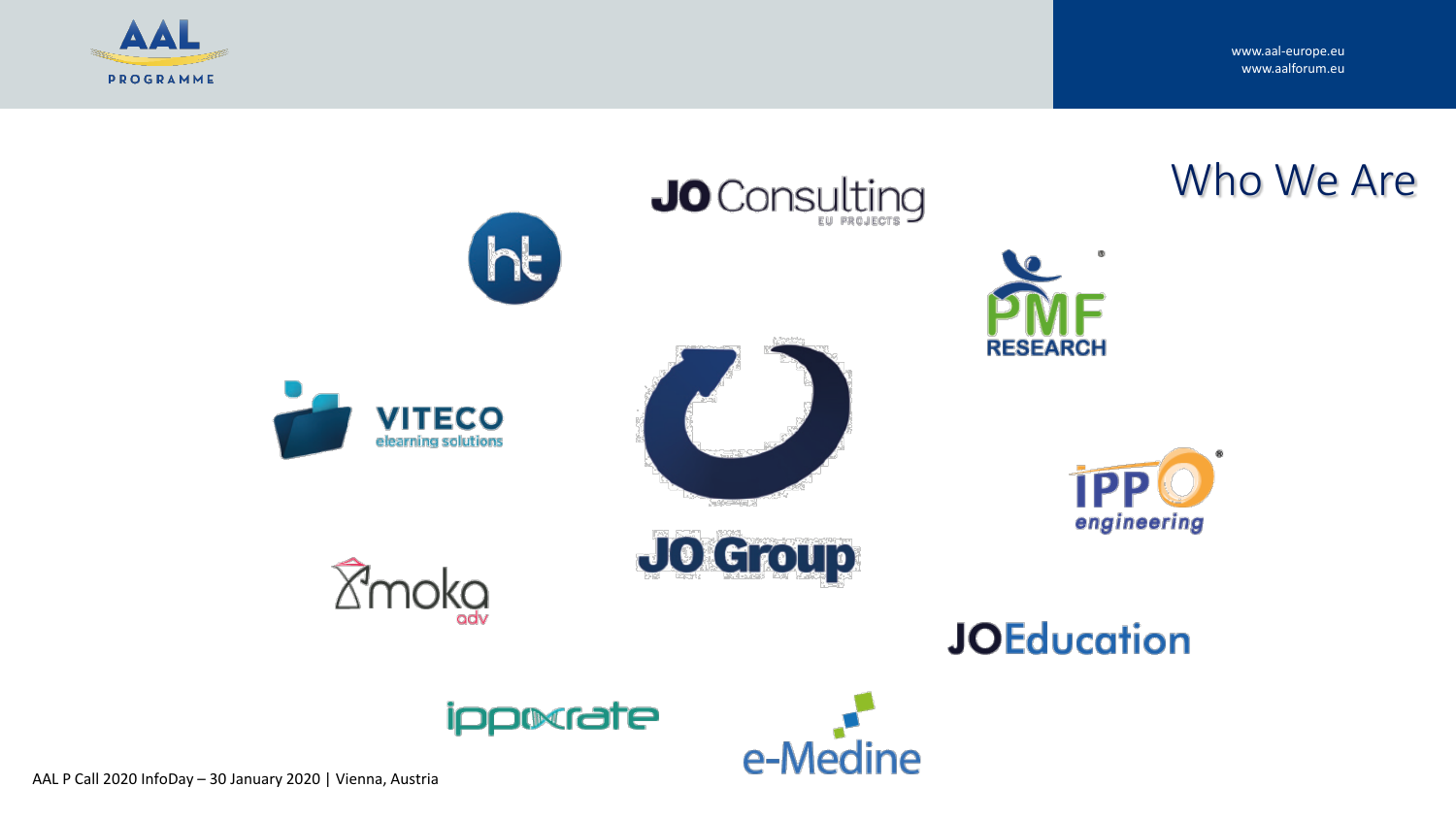www.aal-europe.eu www.aalforum.eu



## Telling you more about…



# elearning solutions

- **Software house**
- **EU and national projects**
- **Assisted living technologies**

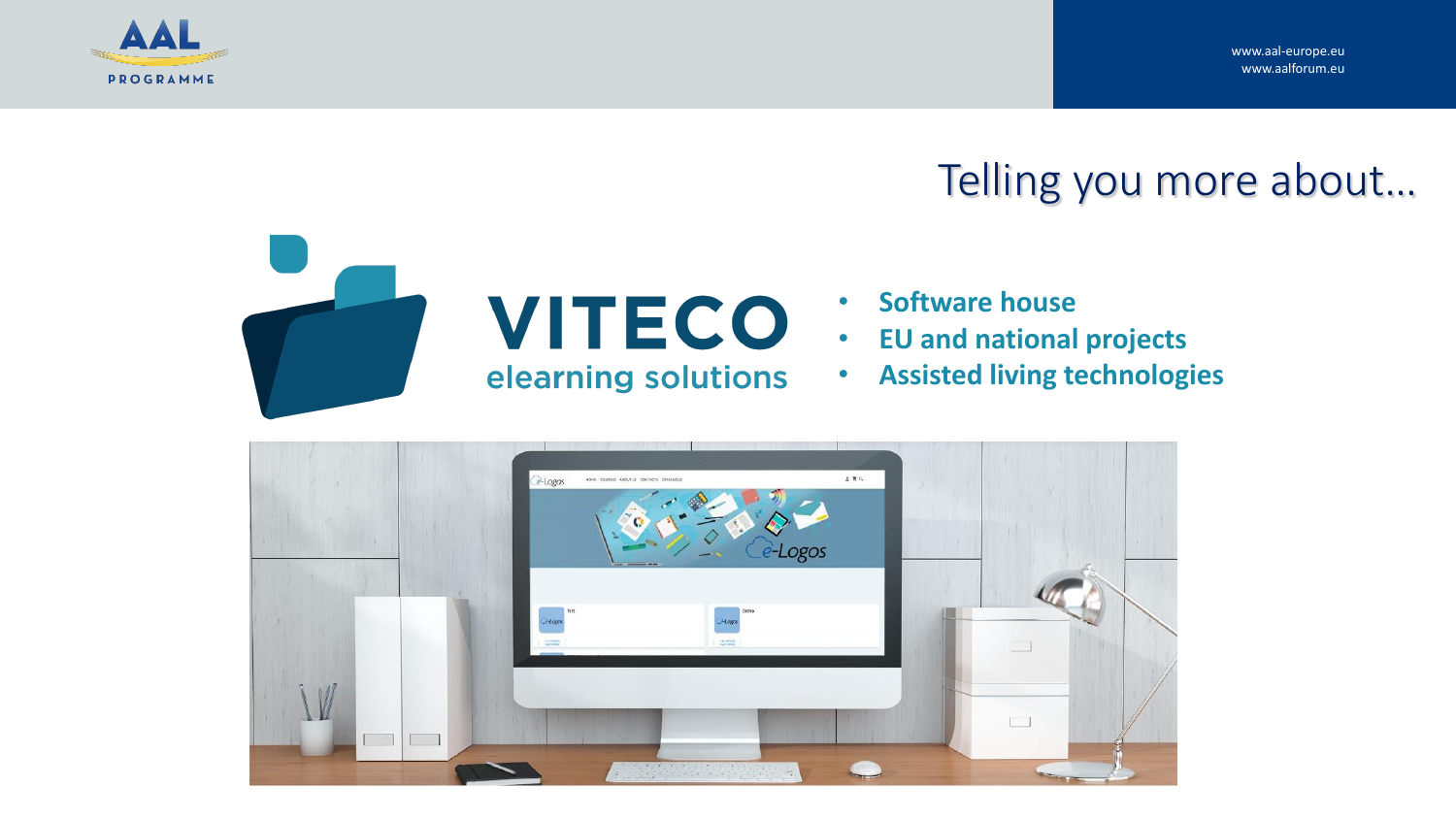

# Project idea

**General Objective: to improve the quality of life of elderly and people with minor mobility impairments (at risk of fall)**, addressing their needs of living autonomously their domestic environments (indoor/outdoor), by:

- a) performing **networking actions** and enabling services in favor of enterprises.
- b) strengthening two **Research Centers**, in Catania and Malta
- c) developing **disruptive innovative research** in the field of assistive technologies
- d) realizing two **Pilot Demo Sites**